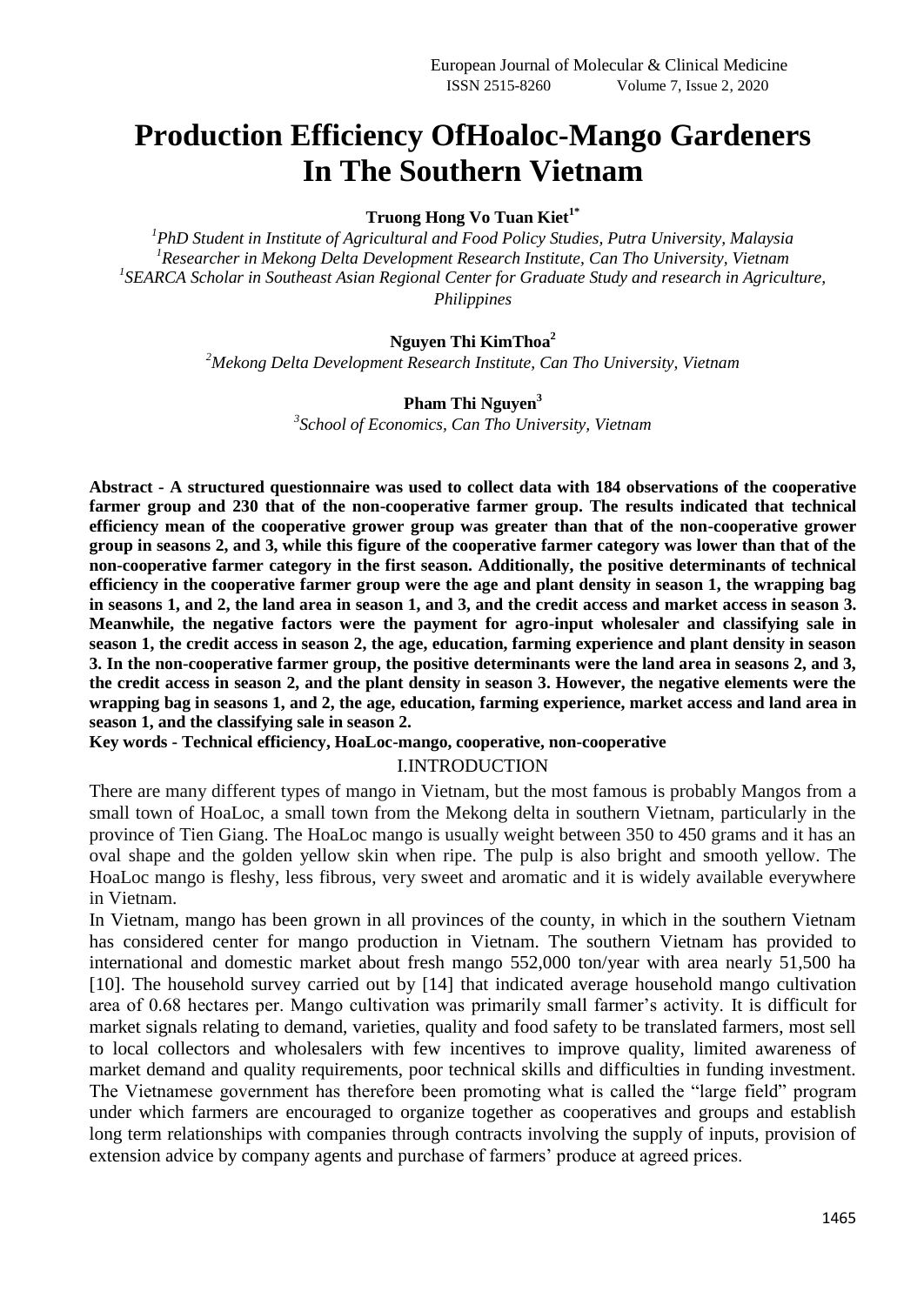Hence, the objective of this study paid particular attention on determinants of efficiency associated with structural variables that would influence efficiency differentials among production units [6], [9], [21], [23]. This brought in formulating the policy measures to alleviate different constraints in the HoaLoc-mango production of various seasons of year in the southern Vietnam. The study specifically found out effective disparities among HoaLoc-mango seasons of year, the technical relationships between inputs and output in mango production, determinants of technical efficiency in HoaLocmango production between non-cooperative and cooperative farmer groups.

# *2.1 Sampling Techniques*

# II. METHODOLOGY

South-eastern region and Mekong Delta region were purposively selected for the study because of its comparative advantage in mango production system with accounting for 75% volume and making up 72% area in Vietnam. Dong Nai province of south-eastern region and Dong Thap, Tien Giang, HauGiang, and Vinh Long provinces of Mekong Delta were chosen because Dong Nai province occupied approximately 55% volume and making up 54% area in south-eastern region and 4 provinces accounted for about 67% volume and making up 55% area in Mekong Delta [10]. Simple random technique was used to select 184 sampling observations of cooperative farmer group (53 for season 1; 61 for season 2 and 70 for season 3), and 230 sampling observations of non-cooperative farmer group (67 for season 1; 85 for season 2 and 78 for season 3).

# *2.2Empirical Model*

The Cobb-Douglas (CD) production function was found to be an adequate representation of the data. The stochastic frontier model is defined by:

*ln*Y*i*= *β*o+ *β*1*ln*X1+ *β*2*ln*X2+ *β*3*ln*X3+ *β*4*ln*X4 *+ β*5*ln*X5+ *Vi - Ui*

The translog production function is alternatively defined as follows:

*ln Yi = βo + β1lnX1 + β2lnX2 + β3lnX3 + β4lnX4 + β5lnX5 + 0.5β6(lnX1)<sup>2</sup> + 0.5β7ln(lnX2)<sup>2</sup> + 0.5β8ln(lnX3)<sup>2</sup> + 0.5β9ln(lnX4)<sup>2</sup> + 0.5β10ln(lnX5)<sup>2</sup> + β11lnX1lnX2 + β12lnX1lnX3 + β13lnX1lnX4 + β14 lnX1lnX5 + β15lnX2lnX3 + β16lnX2lnX4 + β17lnX2lnX5 + β18lnX3lnX4 + β19lnX3lnX5 + β20lnX4lnX5 + Vi - Ui*

Where:

*ln*= logarithm to base e

 $Y_i$  = output of HoaLoc-mango (kg);

 $\beta$ <sup>o</sup> = constant or Intercept of the model;

 $\beta$ 1 –  $\beta$ 20 = coefficients to be estimated;

- $X1 =$  quantity of pesticide (liters);
- $X2$  = quantity of fungicide (liters);

 $X3$  = quantity of fertilizer\_root (kg);

 $X4$  = quantity of fertilizer leaf (kg) (spraying on mango leaves to stimulate mango flower);

 $X5 =$  family and hired labour (man-days);

*Vi*= random error term;

*Ui*= technical inefficiency effect predicted by the model and the subscript *i*indicate the *ith*farmer in the sample.

The determinants of technical efficiency of mango farmers in line with [19] were modeled following specific characteristic of farmers in the study area. From equation the component is specified as follows:

$$
u_i = \alpha_0 + \sum_{r=1}^{10} \alpha_r Z_r + k
$$

Where:

 $u_i$  = technical inefficiency of i-th farmer,

 $\alpha_0$  and  $\alpha_r$  = parameters to be estimated,

 $k =$ Truncated random variable.

 $Z_1$  = Farmer's age (year),

 $Z_2$  = Level of education (years spent in acquiring formal education)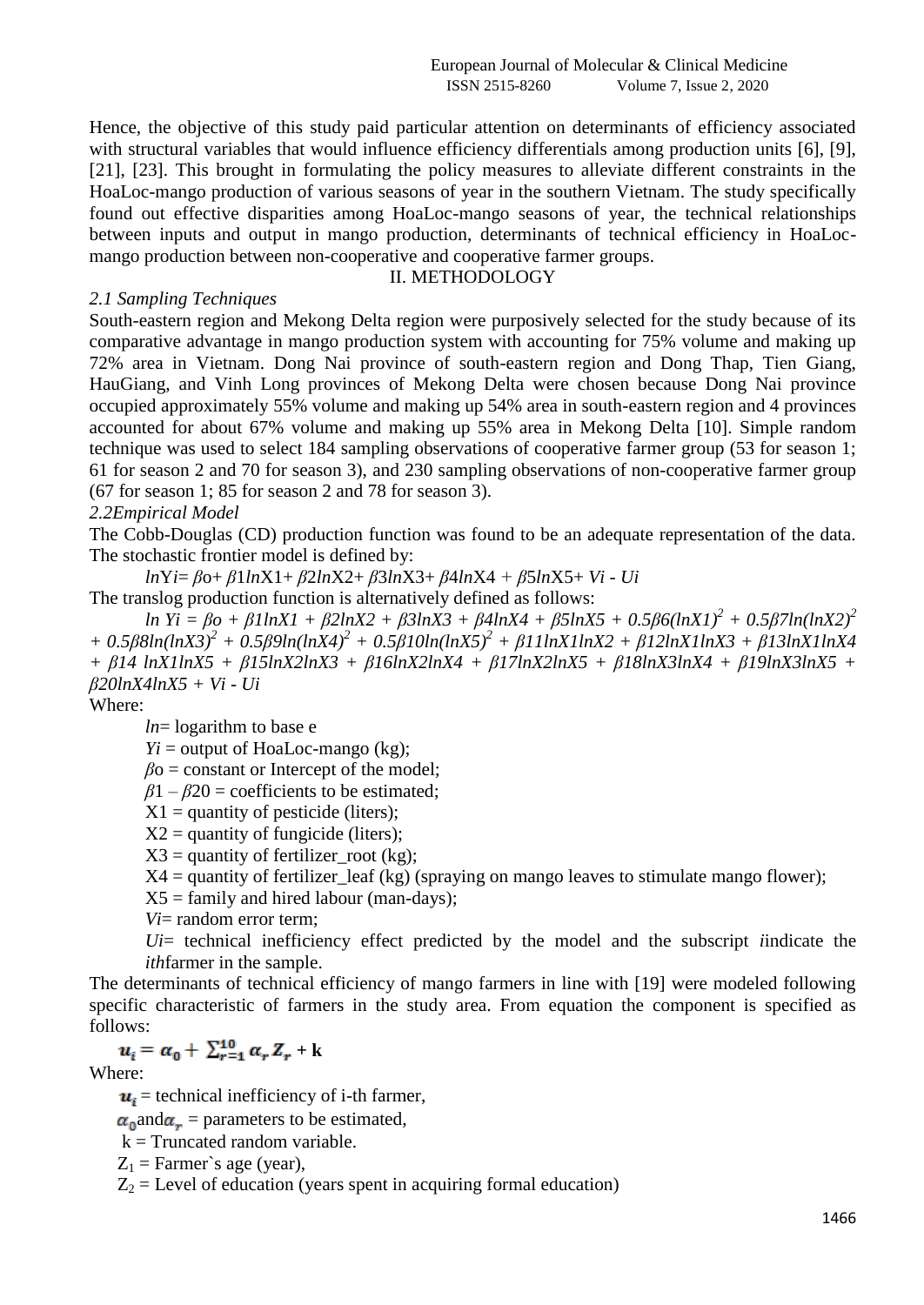$Z_3$  = Farming experience (year)

 $Z_4$  = Credit access (access =1, no access = 0)

 $Z5$  = Payment for agro-input wholesaler (ending of crop =1, payment immediately =0)

 $Z_6$  = Wrapping bag (wrap = 1, no wrap = 0)

 $Z_7$  = Market access (access = 1, no access = 0)

 $Z_8$  = Classifying sale (classification =1, no classification = 0)

 $Z_9$  = Plant density (plants/ha)

 $Z_{10}$  = Land area (cong = 1,000 m<sup>2</sup>)

The estimates for all the parameters of production functions and inefficiency model were obtained by maximizing the likelihood function on the FRONTIER 4.1 program.

#### III. EMPIRICAL RESULTS

## *3.1 Estimation Procedure*

To select the lead functional form for the data, hypothesis test base on the generalized likelihood ratio test (LR) was conducted.  $= -2$  {log [L (H0) – log [L (Ha)]} formula was used to carry out the likelihood ratio test. The null hypothesis was the statement that the Cobb-Douglas production function was the best fit for the data. Result indicated that it was rejected the null hypothesis in five cases because lambda values  $\lambda$ 1=47.74,  $\lambda$ 2=30.82,  $\lambda$ 3=42.96,  $\lambda$ 4=42.42,  $\lambda$ 5 =35.50 were greater than critical value (25.0) at 5% level of significance, meaning that Translog form was the best functional form for the data (Table 2). One case accepted the null hypothesis with  $\lambda$ 6 = 19.38 was lower than critical value (25.0) at 5% level of significance, showing that Cobb-Douglas form was the best functional form for the data (Table 1).

| <b>Season</b> | <b>Null</b><br><b>Hypotheses</b> | Log<br>likelihood | Log<br>likelihood | <b>Test</b><br>statistic | Degree of<br>Freedom | <b>Critical</b><br>value | <b>Decision</b> |
|---------------|----------------------------------|-------------------|-------------------|--------------------------|----------------------|--------------------------|-----------------|
|               |                                  | $(H_0)$           | (H <sub>1</sub> ) | $\mathbf{a}$             |                      | (5%)                     |                 |
| Coop          |                                  |                   |                   |                          |                      |                          |                 |
| Season 1      | Cobb-Douglas                     | $-59.34$          | $-35.47$          | 47.74                    | 15                   | 25                       | Rejected        |
|               | is the best fit                  |                   |                   |                          |                      |                          |                 |
| Season 2      | Cobb-Douglas                     | $-75.73$          | $-60.32$          | 30.82                    | 15                   | 25                       | Rejected        |
|               | is the best fit                  |                   |                   |                          |                      |                          |                 |
| Season 3      | Cobb-Douglas                     | $-74.09$          | $-52.61$          | 42.96                    | 15                   | 25                       | Rejected        |
|               | is the best fit                  |                   |                   |                          |                      |                          |                 |
| Non-coop      |                                  |                   |                   |                          |                      |                          |                 |
| Season 1      | Cobb-Douglas                     | $-74.81$          | $-53.60$          | 42.42                    | 15                   | 25                       | Rejected        |
|               | is the best fit                  |                   |                   |                          |                      |                          |                 |
| Season 2      | Cobb-Douglas                     | $-106.56$         | $-88.81$          | 35.50                    | 15                   | 25                       | Rejected        |
|               | is the best fit                  |                   |                   |                          |                      |                          |                 |
| Season 3      | Cobb-Douglas                     | $-83.30$          | $-73.61$          | 19.38                    | 15                   | 25                       | <b>Not</b>      |
|               | is the best fit                  |                   |                   |                          |                      |                          | rejected        |

Table-1Generalized likelihood ratio test for stochastic production model.

*\* Critical values with asterisk are taken from Kodde and Palm (1986). For these variables the statistic λ is distributed following a mixed χ2 distribution.*

The expected parameters and the related statistical test results obtained from the analysis of the maximum likelihood estimates (MLE) of the Translog and Cobb-Douglas based on stochastic frontier production function for HoaLoc-mango farmers in the southern Vietnam were presented in Table 3. The sigma squares  $(\sigma^2)$ of cooperative farmer category were 0.52 in season 1; 1.42 in season 2; and 1.40 in season 3 and that of non-cooperative farmer category were 1.81 in season 1; 0.95 in season 2; and 0.62 in season 3, which were found to be significantly different from zero, suggested a good fit of the models and the correctness of the specified distributional assumptions respectively.

Furthermore, the gamma parameters of cooperative farmer group ( $\gamma_1$ =0.9999,  $\gamma_2$ =0.9999,  $\gamma_3$ =0.9999) were quite high and significant at 1% level of probability, implying that 76.88% of variation in season 1, and 99.99% of variation in season 2 and season 3, which resulted from technical efficiency of the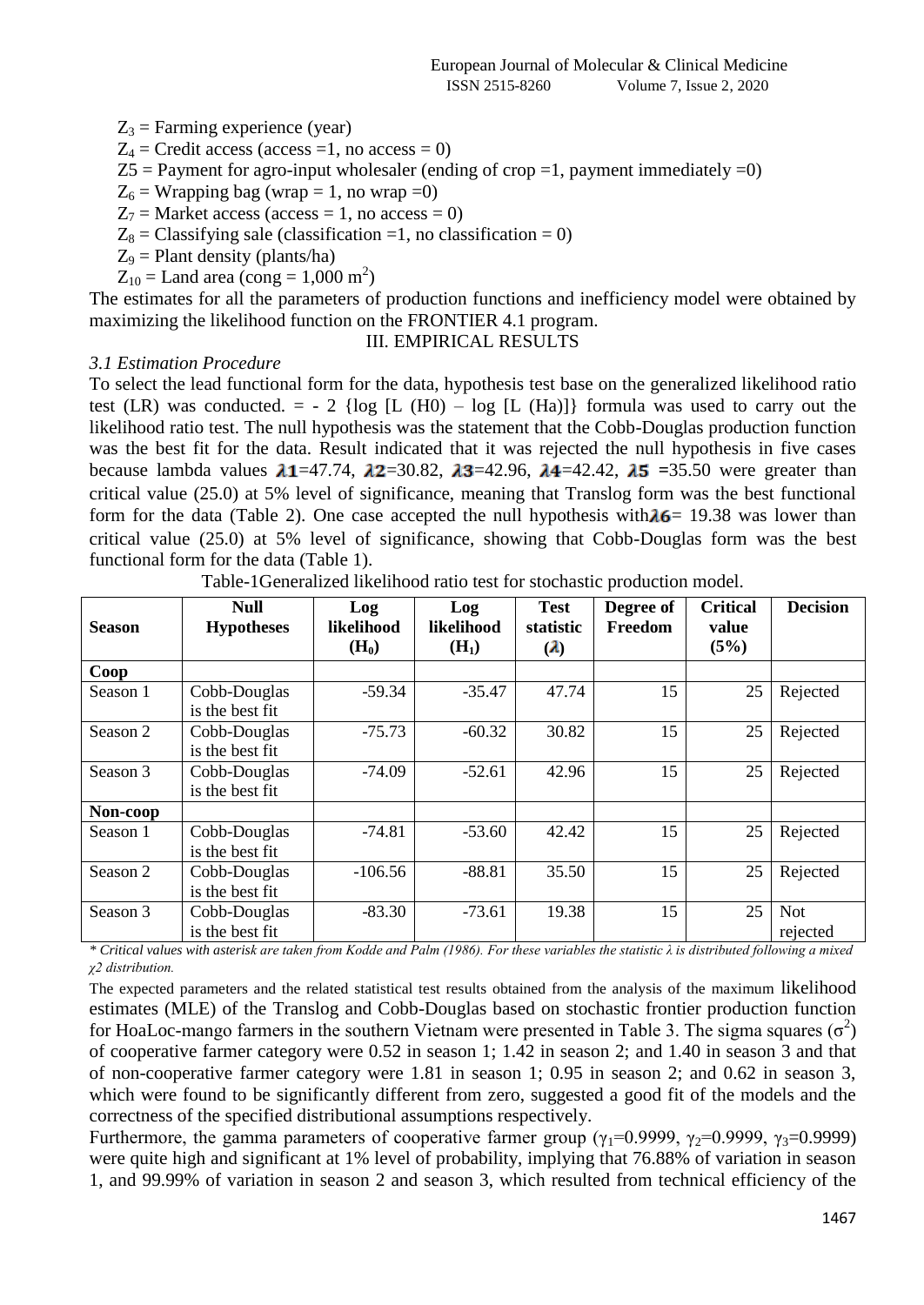sampled farmers rather than random variability. Similarly, the gamma parameters of non-cooperative farmer group ( $\gamma_1$ =0.9999,  $\gamma_2$ =0.9999,  $\gamma_3$ =0.5444) were significant at 1% and 10% level. This revealed that there were 99.99%; 99.99% and 54.44% in technical efficiency to be explained by given variables in season 1, season 2 and season 3 respectively.

| <b>Variables</b>                      | <b>Season 1</b> |                                   | <b>Season 2</b>   |                       | <b>Season 3</b>       |            |
|---------------------------------------|-----------------|-----------------------------------|-------------------|-----------------------|-----------------------|------------|
|                                       | Coop            | Non-Coop                          | $\overline{Coop}$ | Non-Coop              | Coop                  | Non-Coop   |
|                                       | Coef.           | Coef.                             | Coef.             | Coef.                 | Coef.                 | Coef.      |
| Dependent Variable (Y: Ln Yield(kg))  |                 |                                   |                   |                       |                       |            |
| Constant                              | $8.143***$      | $2.099***$                        | $15.178***$       | $11.211***$           | $4.477***$            | $7.801***$ |
| $(X_1)$ Ln pesticide (liters)         | $-4.284***$     | $-0.494$                          | $-0.282$          | $1.974***$            | $-0.115$              | $-0.073$   |
| $(X_2)$ Ln fungicide (liters)         | $4.476***$      | $-1.100$ <sup>***</sup>           | 0.516             | 1.030                 | 0.055                 | 0.067      |
| $(X_3)$ Ln fertilizer_root (kg)       | $2.603***$      | $\frac{1.232}{4.5}$               | $-1.810**$        | $-1.544$              | $-0.751$              | $0.077*$   |
| $(X_4)$ Ln fertilizer_leaf (kg)       | $2.312***$      | 0.136                             | $-0.342$          | 0.171                 | $-0.159$              | $-0.003$   |
| $(X_5)$ Ln labour (man day)           | $-7.056$ ***    | $\frac{1.706^{***}}{4.006^{***}}$ | $-0.294$          | $-1.226$              | 2.552                 | 0.025      |
| $\frac{1}{2}$ *Ln $\overline{(X1)^2}$ | $-1.093***$     | 0.024                             | $-0.179$          | $0.328*$              | $-0.142$ **           |            |
| $\frac{1}{2}$ *Ln $(X2)^2$            | $-0.197***$     | $-0.204***$                       | $-0.129$          | $-0.648$ ***          | $-0.252***$           |            |
| $\frac{1}{2}$ *Ln (X3) <sup>2</sup>   | $0.181***$      | $-0.312***$                       | $-0.113$          | $-0.065$              | $-0.084$ ***          |            |
| $\frac{1}{2}$ *Ln $(\overline{X4})^2$ | 0.005           | $0.469***$                        | $-0.502$ *        | $-0.056$              | $0.143***$            |            |
| $\frac{1}{2}$ *Ln $(X5)^2$            | $1.976$ **      | $-1.151$ <sup>***</sup>           | $-0.649$          | 0.209                 | $-1.049$              |            |
| $Ln(X1)*Ln(X2)$                       | $0.385***$      | $-0.043$                          | $-0.040$          | 0.058                 | $-0.138$              |            |
| $Ln(X1)*Ln(X3)$                       | $0.430**$       | $0.093***$                        | 0.050             | 0.008                 | $-0.050^*$            |            |
| $Ln(X1)*Ln(X4)$                       | 0.324           | 0.196                             | 0.249             | $-0.088$              | 0.002                 |            |
| $Ln(X1)*Ln(X5)$                       | $0.533***$      | $-0.137***$                       | 0.007             | $-0.659$ <sup>*</sup> | $0.239***$            |            |
| $Ln(X2)*Ln(X3)$                       | $-0.003$        | $-0.157$ **                       | 0.052             | $-0.125$ <sup>*</sup> | $-0.075$ ***          |            |
| $Ln(X2)*Ln(X4)$                       | $-0.887***$     | $-0.251$ ***                      | $-0.436$ ***      | 0.237                 | $-0.016$              |            |
| $Ln(X2)*Ln(X5)$                       | $-0.542$ **     | $0.859^{*}$                       | 0.150             | 0.234                 | 0.267                 |            |
| Ln $(X3)*Ln(X4)$                      | $-0.784***$     | 0.041                             | $0.194*$          | 0.111                 | $0.064***$            |            |
| $Ln(X3)*Ln(X5)$                       | $-0.545$ **     | 0.154                             | 0.338             | $0.497***$            | $0.293***$            |            |
| $Ln(X4)$ * $Ln(X5)$                   | $1.084***$      | $-0.128$                          | 0.323             | $-0.389$              | $-0.038$ <sup>*</sup> |            |
| <b>Diagnostic Statistics</b>          |                 |                                   |                   |                       |                       |            |
| Sigma square $(\sigma^2)$             | 0.5209          | 1.8137                            | 1.4285            | 0.9537                | 1.4043                | 0.6189     |
| Gamma $(\gamma)$                      | $0.9999$ ***    | $0.9999$ ***                      | $0.9999$ ***      | $0.9999***$           | $0.9999$ ***          | $0.5444*$  |
| Log-likelihood function               | $-35.475$       | $-53.604$                         | $-60.329$         | $-88.809$             | $-52.616$             | $-83.309$  |
| Number of observations (N)            | 53              | 67                                | 61                | 85                    | 70                    | 78         |

Table -2MLE estimates for SFA model of cooperative and non-cooperative farmer group

*Source: Field Survey Data, 2018*

*\* Significant at the 10% level, \*\* significant at the 5% level, \*\*\* significant at the 1% level*

Regarding season 1, the analysis of the estimated model of cooperative producer group pointed out that the coefficient of fungicide, fertilizer (root) and fertilizer (leaf) were positive and statistically significant at 1% level while the coefficient of pesticide and labour were negative at 1% significant level. The positive relationship of fungicide, fertilizer (root) and fertilizer (leaf) with yield suggested that a 1% increase in fungicide, fertilizer (root) and fertilizer (leaf) will result to 4.476%, 2.603% and 2.312% respectively increase in yield of HoaLoc-mango farmers. The coefficients of thesquare term for fertilizer (root) and labour were positively and highlysignificant at 1% level of probability, showing adirect relationship with yield but the coefficients of interaction between fungicide and labour was negative, indicating increase in the combination will decrease yield of HoaLoc-mango. Meanwhile, the analysis of the estimated model of non-cooperative producer group revealed that coefficient of fungicide and labour were positive at significant 5%, 1% level respectively whereas the coefficients of pesticide and fertilizer (root) were negative at significant 1% level. The coefficients of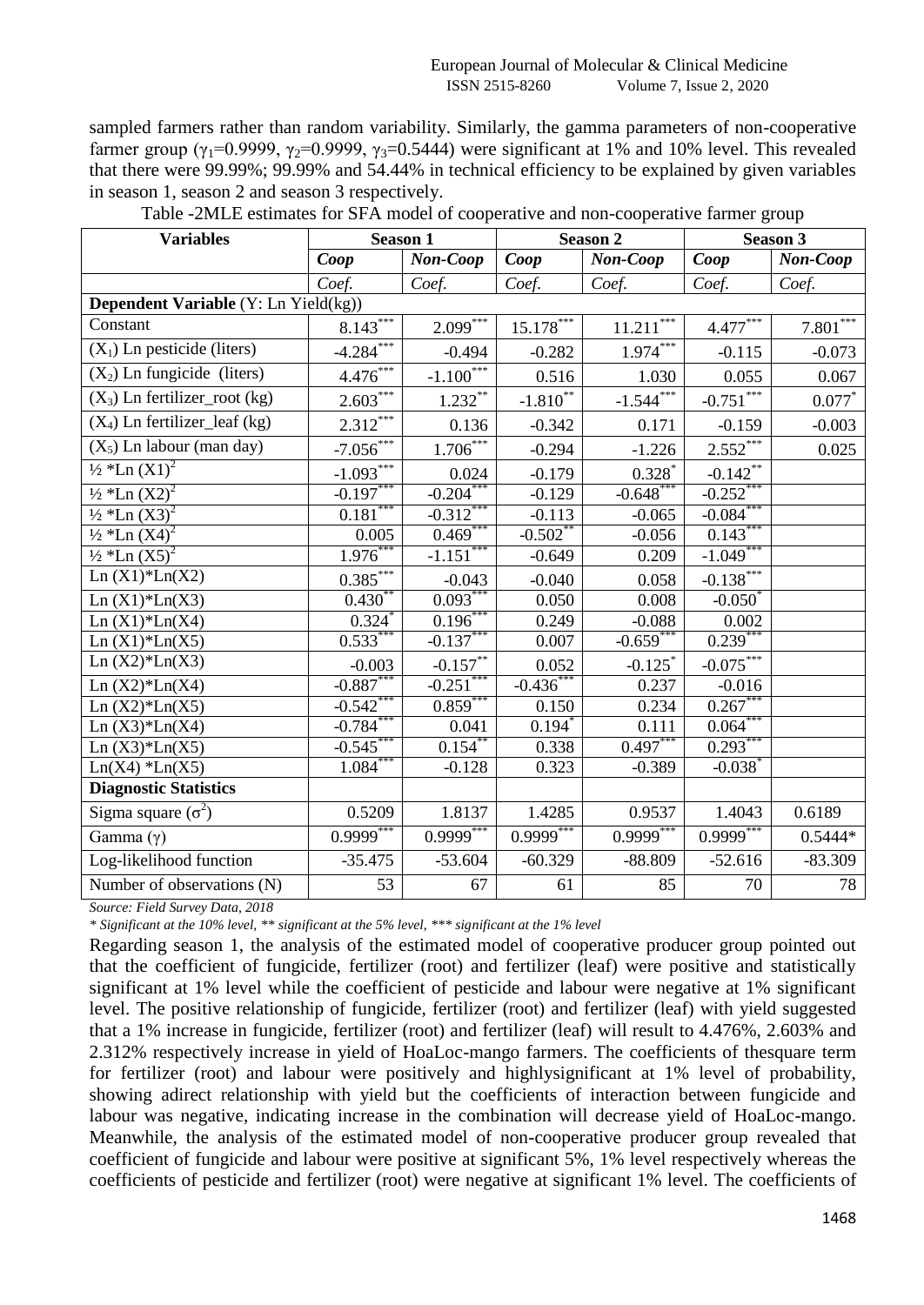thesquare term for fungicide, fertilizer (root), fertilizer (leaf) and those of interactions between pesticide and fungicide, pesticide and fertilizer (root), pesticide and labour, fertilizer (leaf) and labourwere positively significant at the conventionalsignificance levels. This implied that these combinations would bring higher productivity for growers producing HoaLoc-mango.

Turning to season 2, fertilizer (root) variable of cooperative farmer category were negative and significant at 5% with coefficient of 1.810. Alternatively a 1% rise in fertilizer (root) will lead to 1.810% decline in yield of HoaLoc-mango production. Analogously, the coefficients of thesquare term of fertilizer (leaf) was negative, showing increase of the variable in production was limited to output. Additionally, the coefficient ofinteraction between fungicide and fertilizer (leaf) was negative and significant at 1% level, implying that increases in the combinations lead to decrease in output of HoaLoc-mango while the coefficient ofinteraction between fertilizer (root) and fertilizer (leaf) rose productivity of HoaLoc-mango. For non-cooperative farmer category, pesticide variable was positive and significant at 1% level with coefficient of 1.974 whereas the coefficients of fertilizer (root) were negative at significant 1% level. The coefficient of thesquare term for pesticide was positive influence on yield of HoaLoc-mango at 10% significant level but that of fungicide affected negatively at 1% level. Moreover, the coefficient ofinteraction between pesticide and labour, fungicide and fertilizer (root) were negatively significant at 1% and 10% level of probability, implying that the more pesticide and labour, fungicide and fertilizer (root), the lower yield of HoaLoc-mango production. By contrast, increase in fertilizer (root) and labour will improve productivity of HoaLoc-mango at significant 1% level.

For season 3, input variable of labour in cooperative grower category played important and positive role in impacting on HoaLoc-mango production with high coefficient of 2.552 at 1% level of significance while fertilizer (root) variable was negatively significant at 1% level with coefficient of 0.751. In addition, the coefficient of thesquare term for pesticide, fungicide, fertilizer (root) and labour were negative influence on yield of HoaLoc-mango whereas that of fertilizer (leaf) affected positively. Furthermore, the coefficients of interaction between pesticide and labour, fungicide and labour, fertilizer (root) and fertilizer (leaf), fertilizer (root) and laour were positively significant at 1% level of probability contrasting with that of interaction between pesticide and fungicide, pesticide and fertilizer (root), fungicide and fertilizer (root), fertilizer (root) and laour being negative and significant effect on productivity of HoaLoc-mango at the conventionalsignificance levels. For non-cooperative grower category, fertilizer (root) was positively significant at 10% level. It meant that a 1% increase in pesticide would result in 0.077% increase in productivity of HoaLoc-mango. *3.2TechnicalInefficiencyFunction*

The analysis results of Table 3 showed that factors influencing technical efficiency of HoaLoc-mango farmers in the southern Vietnam among three seasons. The purpose of estimating to determine the relationship between technical inefficiency and household characteristics.

| <b>Variables</b>                | <b>Season 1</b> |                 |              | <b>Season 2</b> | <b>Season 3</b>       |                |
|---------------------------------|-----------------|-----------------|--------------|-----------------|-----------------------|----------------|
|                                 | Coop            | <b>Non-Coop</b> | Coop         | Non-Coop        | Coop                  | $\mathbf{Non}$ |
|                                 |                 |                 |              |                 |                       | Coop           |
|                                 | Coef.           | Coef.           | Coef.        | Coef.           | Coef.                 | Coef.          |
| Constant                        | $1.942***$      | $-10.517***$    | $-0.495$     | 0.766           | $-3.439***$           | $2.940**$      |
| $(Z_1)$ Age                     | $-0.025***$     | $0.125***$      | 0.010        | 0.016           | $0.057***$            | $-0.006$       |
| $(Z_2)$ Education               | 0.040           | $0.134*$        | $-0.017$     | 0.097           | $0.127*$              | 0.044          |
| $(Z_3)$ Farming experience      | $-0.015$        | $0.010*$        | $-0.015$     | $-0.041$        | $0.037*$              | $-0.039$       |
| $(Z_4)$ Credit access           | $-0.629$        | $-0.910$        | $1.510^{**}$ | $-1.075***$     | $-3.703***$           | $-0.108$       |
| $(Z_5)$ Payment for agro- input | $1.424***$      | $-0.269$        | $-0.060$     | $1.018***$      | $-0.450$              | 0.306          |
| $(Z_6)$ Wrapping bag            | $-0.520***$     | $1.000*$        | $-1.908***$  | $0.753^*$       | 0.000                 | 0.170          |
| $(Z_7)$ Market access           | 0.242           | $1.642***$      | 1.320        | $-0.407$        | $-1.295$ <sup>*</sup> | 0.333          |

Table -3MLE of the determinants of technical inefficiency score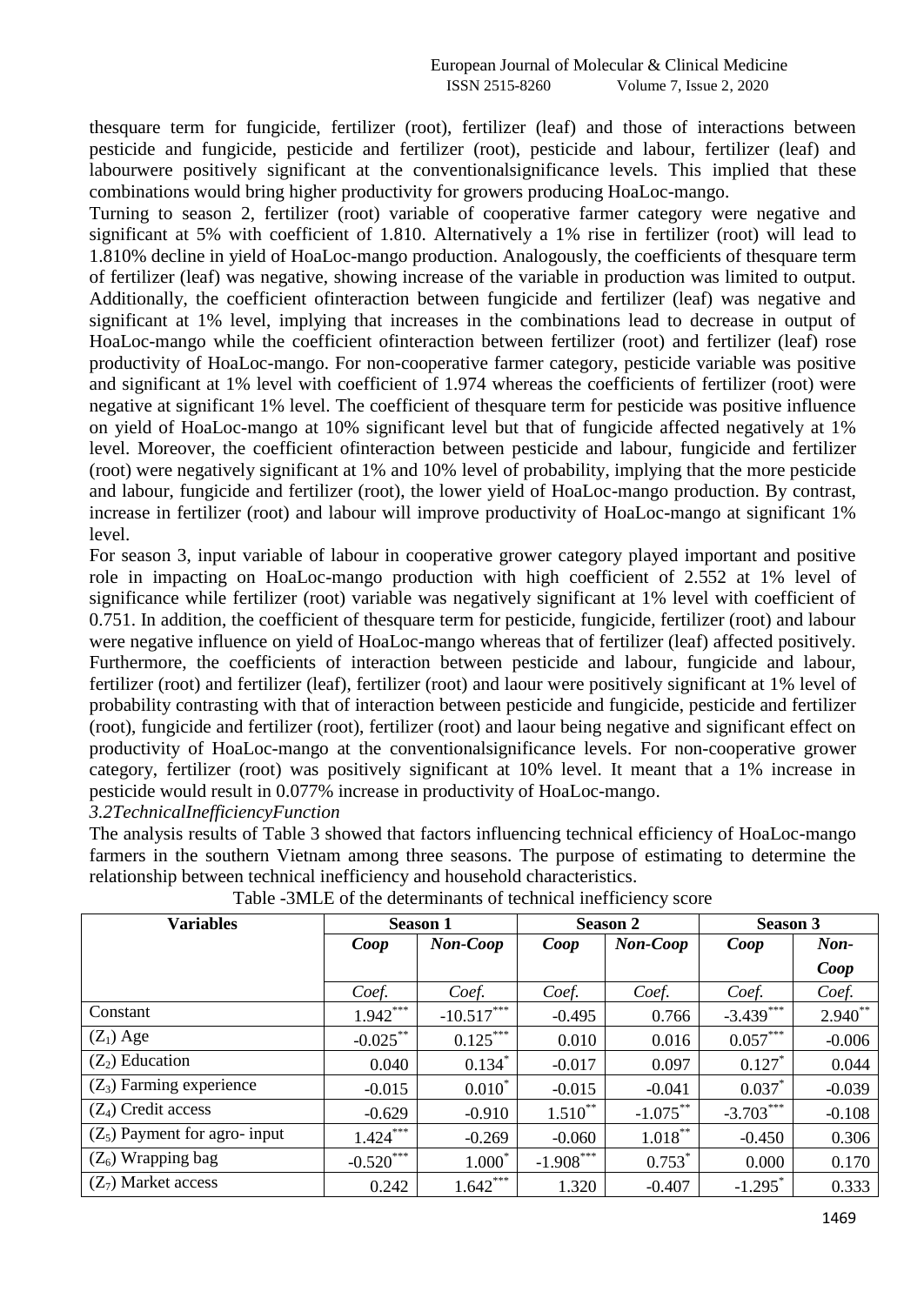| $(Z_8)$ Classifying sale | $1.247***$     | $-1.074$   | 0.552    | $1.265***$  | $-0.048$    | $-0.242$    |
|--------------------------|----------------|------------|----------|-------------|-------------|-------------|
| $(Z_9)$ Plant density    | **<br>$-0.001$ | $-0.001$   | 0.003    | $-0.001$    | 0.002       | $-0.003***$ |
| $(Z_{10})$ Land area     | $-0.107***$    | $0.163***$ | $-0.045$ | $-0.225***$ | $-0.099$ ** | $-0.229$ ** |

*Source: Field Survey Data, 2018*

*\* Significant at the 10% level, \*\* significant at the 5% level, \*\*\* significant at the 1% level*

*Note: A negative sign in the parameters of the inefficiency function means that the associated variable had a positive effect on economic efficiency, and vice versa.*

In season 1, the parameter estimate pointed out that age, wrapping bag and land area variables were statistical meaning both cooperative and non-cooperative grower profiles, in which these variables were positive and significant variables on technical efficiency of cooperative gardener category contrasting with being negative impact on that of non-cooperative gardener category. The finding of age in cooperative farmer group was in conformity with some earlier studies of [15], [17]; however, the result of age in no-cooperative farmer group agreed with the result of [2], [4], [8], [22]. Furthermore, in non-cooperative farmer profile experienced negative impact of education, farming experience and market access at significant 10%, 10% and 1% level respectively. The research result of education was in agreement with some earlier study [20] but in disagreement with the studies of [5], [8], [11], [12], [16], [24], [25] who found a strong and positive relationship between educational level and technical efficiency of the farmer. For finding of farming experience in non-cooperative grower group, the result was against with some earlier researches [1], [7], [16]. The studies stated a positive relationship between technical efficiency and farming experience.

In season 2, the coefficient of wrapping bag was positive and significant at 1% level in technical efficiency of cooperative farmer group but was negative and significant at 10% level in that of noncooperative farmer group. Meanwhile, credit access variable of in cooperative grower profile was negative influence on technical efficiency. The similar findings were obtained by [8], [12], [18]. However, the variable was positive in technical efficiency of non-cooperative grower profile. The result concurred with the studies of [5], [13]. Besides, coefficient of classifying sale in noncooperative grower profile was negative and significant at 1% level which showed that farmers sold mango with classifying form reaching lower productivity compared with selling non-classification.

In season 3, technical efficiency of cooperative farmer profile was undergone negatively and significantly from three variables comprising age, education and farming experience with coefficient of 0.057; 0.127; and 0.037 respectively. On the other hand, credit access and market access in cooperative grower profile were found positive and significant effect on farmers' technical efficiency at the conventional significance levels. The result of credit access was analogous with previous studies of [5], [13].

# *3.3Technical Efficiency Distribution*

Looking at season 1, the analysis of research indicated that technical efficiency ranged from 0.0717- 0.9998 with a mean of 0.5041 in cooperative producer category, and from 0.0414-0.9985 with a mean of 0.5476 in non-cooperative producer category. This displayed that the technical efficiency mean of cooperative producer category was lower than that of non-cooperative producer category. The result presented technical efficiency gap of about 49.59% of cooperative producer category, and 45.24% of non-cooperative producer category. This implied that the average farmer in the study area could increase HoaLoc-mango productivity by 49.59% and 45.24% by improving their technical efficiency. The implication of the result showed that the average mango farmer of cooperative and noncooperative farmer groups required  $49.57\%$  ( $(1 - 0.5041/0.9998)*100$ ) and  $45.15\%$  ( $(1 -$ 0.5476/0.9985)\*100) respectively cost saving to attain the status of the most efficient mango grower of production, while the least performing of cooperative and non-cooperative farmer groups needed 92.83% ((1 – 0.0717/0.9998)\*100) and 95.85% ((1 – 0.0414/0.9985)\*100) respectively cost saving to become the least efficient mango grower in the southern Vietnam.

Table -4Efficiency level distribution of technical efficiency scores in the southern Vietnam

| <b>Technical efficiency</b> |              | Season 1 |              | Season 2 | Season 3     |          |
|-----------------------------|--------------|----------|--------------|----------|--------------|----------|
| level                       | $\omega$ oop | Non-Coop | $\omega$ oop | Non-Coop | $\omega$ oop | Non-Coop |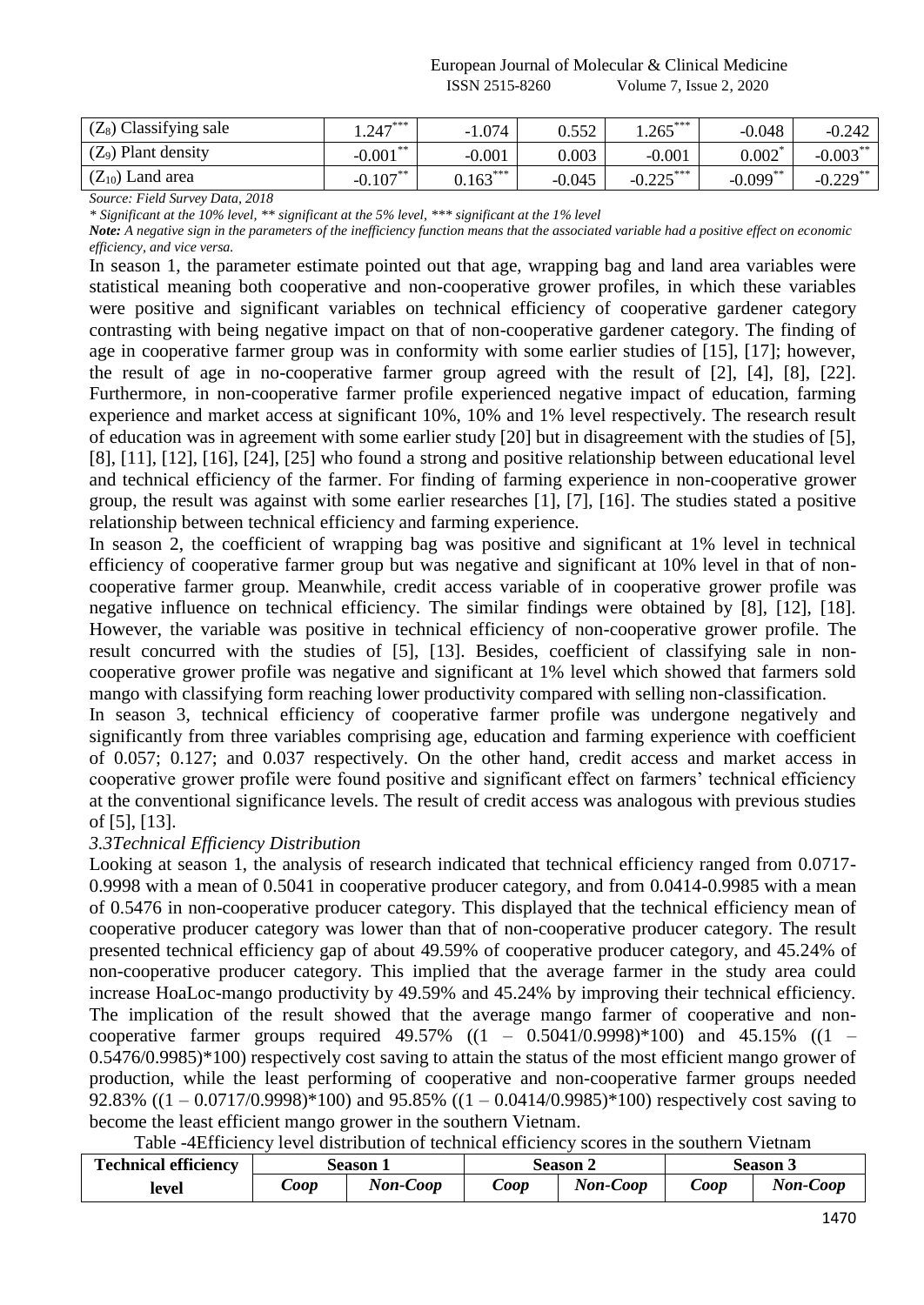|                     | $\frac{0}{0}$ | $\frac{0}{0}$ | $\frac{6}{6}$ | $\frac{0}{0}$ | $\frac{6}{6}$ | $\frac{0}{0}$ |
|---------------------|---------------|---------------|---------------|---------------|---------------|---------------|
| < 0.1               | 5.66          | 4.48          | 14.75         | 28.24         | 7.14          | 1.28          |
| $0.1 - 0.2$         | 15.09         | 17.91         | 11.48         | 20.00         | 17.14         | 8.97          |
| $0.2 - 0.3$         | 3.77          | 5.97          | 9.84          | 14.12         | 10.00         | 17.95         |
| $0.3 - 0.4$         | 20.75         | 8.96          | 11.48         | 3.53          | 11.43         | 19.23         |
| $0.4 - 0.5$         | 9.43          | 10.45         | 9.84          | 7.06          | 7.14          | 8.97          |
| $0.5 - 0.6$         | 7.55          | 5.97          | 8.20          | 2.35          | 1.43          | 11.54         |
| $0.6 - 0.7$         | 7.55          | 7.46          | 1.64          | 3.53          | 7.14          | 7.69          |
| $0.7 - 0.8$         | 7.55          | 10.45         | 6.56          | 4.71          | 7.14          | 12.82         |
| $0.8 - 0.9$         | 7.55          | 8.96          | 9.84          | 2.35          | 5.71          | 11.54         |
| $0.9 - 1.0$         | 15.09         | 19.40         | 16.39         | 14.12         | 25.71         | 0.00          |
| 1.0                 | 0.00          | 0.00          | 0.00          | 0.00          | 0.00          | 0.00          |
| Number of obs $(N)$ | 53            | 67            | 61            | 85            | 70            | 78            |
| Minimum             | 0.0717        | 0.0414        | 0.0278        | 0.0140        | 0.0430        | 0.0477        |
| Maximum             | 0.9998        | 0.9985        | 0.9996        | 0.9997        | 0.9945        | 0.8841        |
| Mean                | 0.5041        | 0.5476        | 0.4755        | 0.3477        | 0.5310        | 0.4757        |
| Std. deviation      | 0.2947        | 0.3111        | 0.3274        | 0.3252        | 0.3358        | 0.2309        |

#### European Journal of Molecular & Clinical Medicine ISSN 2515-8260 Volume 7, Issue 2, 2020

*Source: Field Survey Data, 2018*

The outstanding feature of season 2 was technical efficiency of cooperative farmer group to achieve between 0.0278 and 0.9996 with the mean technical efficiency of 0.4755 and that of non-cooperative farmer group to acquire from 0.0140 to 0.9997 with the mean technical efficiency of 0.3477. This depicted that the technical efficiency mean of cooperative producer category was greater than that of non-cooperative producer category. The average technical efficiency indexes of 0.4755 and 0.3477 proposed that an average mango farmer of cooperative and non-cooperative farmer groups in the southern Vietnam had the capacity to rise technical efficiency in mango production by 52.45% and 65.23% to obtain the maximum possible level. Thus, the sample frequency distribution indicated that there were efficiency gap but with scope for improvement in mango production among mango farmers. This pointed that average mango farmer of cooperative farmer group and non-cooperative farmer group could experience a cost saving of  $52.43\%$  ((1 – 0.4755/0.9996)\*100) and 65.22% ((1 – 0.3477/0.9997)\*100) respectively whereas the worst efficient farmer of cooperative farmer group and non-cooperative farmer group proposed an improvement in technical efficiency of 97.22% ((1 –  $0.0278/0.9996$ <sup>\*</sup>100) and 98.60%  $((1 - 0.0140/0.9997)$ <sup>\*</sup>100) respectively.

At the season 3, results also showed that the technical efficiency mean of cooperative grower category (53.10%) was greater than that of non-cooperative grower category (47.57%). The figure indicated that there were efficiency gap but with scope for improvement in mango production among mango farmers. The implication of the result revealed that average mango farmer of cooperative and noncooperative farmer groups could experience a cost saving of  $46.60\%$  ( $(1 - 0.5310/0.9945)^*100$ ) and 46.19% ((1 – 0.4757/0.8841)\*100) respectively while the least efficient farmer of cooperative farmer group and non-cooperative farmer group proposed an enhancement in technical efficiency of 95.68%  $((1 - 0.0430/0.9945) * 100)$  and 94.60%  $((1 - 0.0477/0.8841) * 100)$  respectively.

## IV. CONCLUSIONS

The result revealed that technical efficiency mean of cooperative farmer category was lower than that of non-cooperative farmer category in season 1. However, technical efficiency mean of cooperative grower group was greater than that of non-cooperative grower group in season 2 and season 3. Results from the study showed thatadjustments in the input factors could lead to improveproduction of HoaLoc-mango in the southern Vietnam.

Furthermore, empirical findings indicated that the positive determinants of technical efficiency of cooperative farmer group were age and plant density in season 1, wrapping bag in season 1 and season 2, land area in season 1 and season 3, and credit access and market access in season 3 while the negative factors were payment for agro-input wholesale and classifying sale in season 1, credit access in season 2, age, education, farming experience and plant density in season 3. Turning to non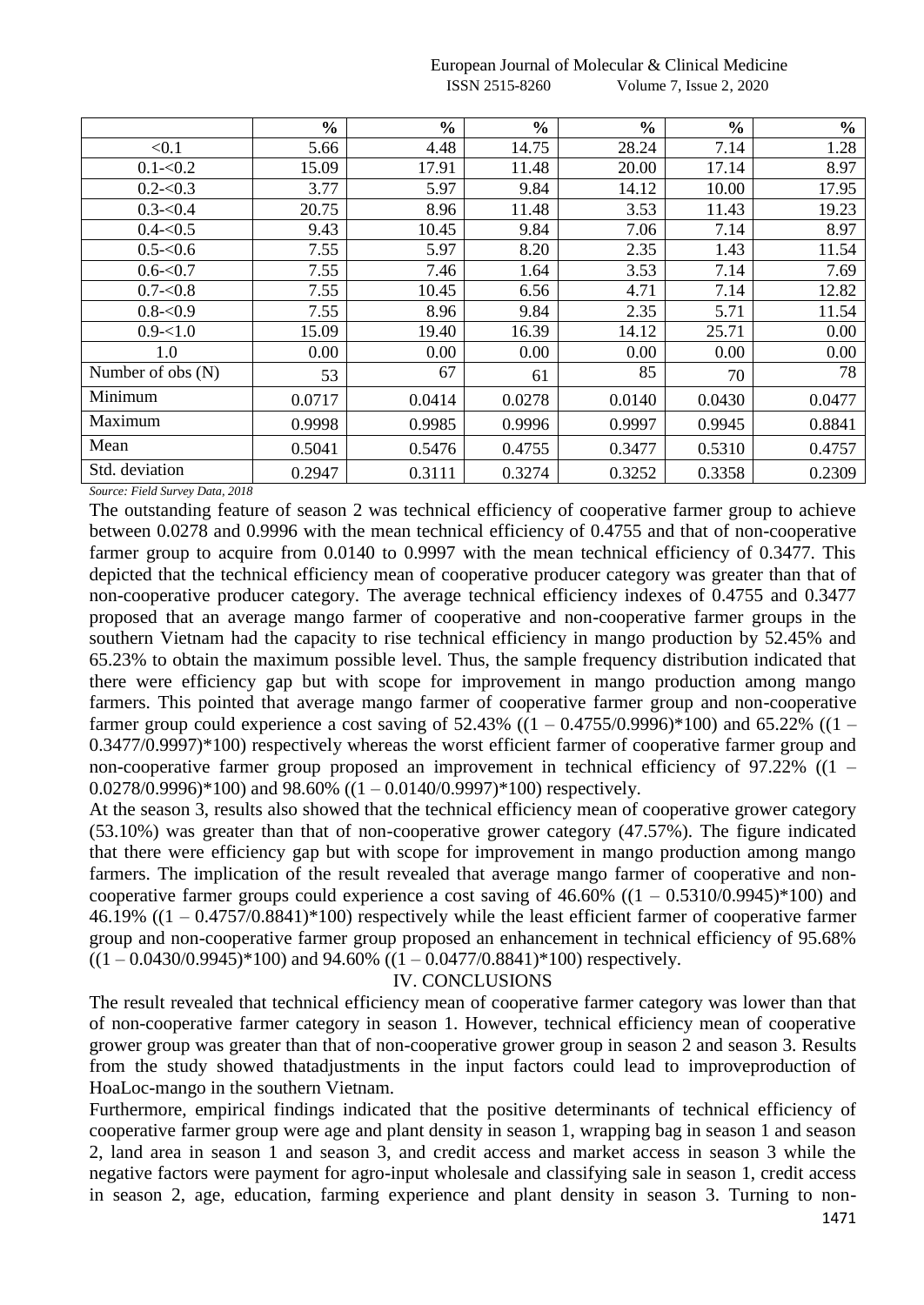cooperative farmer group, the positive determinants of technical efficiency were land area in season 2 and season 3, credit access in season 2, and plant density in season 3 whereas the negative elements were wrapping bag in season 1 and season 2, age, education, farming experience, market access and land area in season 1, and classifying sale in season 2.

# ACKNOWLEDGEMENTS

With this letter, I confirm that my article has been carried out from data source of project in Vietnam with the title "Value chain development of Vietnamese mango fulfilling requirement for domestic and international markets"(2017-2020, code: KHCN-TNB.ĐT/14-19/C14) that I has been a key member to be responsible for content of mango value chain analysis. Particularly, I would like to thank you financial support from program "Technology and science program for sustainable development in south-western region".The project belongs to "The national technology and science program in Vietnam" from Ministry of technology and science in Vietnam. I would like to publish my article in order to share my result. Should I be of any assistance, or should you need more information, please do not hesitate to contact with me.

#### **REFERENCES**

- [1] S. Abdukadir,"*Analysis of technical efficiency of groundnut production: the case of smallholder farmers in Harari region,"* M.Sc. Thesis presented to the School of Graduate Studies of Haramaya University, *2010*.
- [2] R.S.M. Abdur,"*A Study on Economic Efficiency and Sustainability of Wheat Production in Selected Areas of Dinajpur District,"* M. Sc Thesis. Bangladesh Agricultural University, *2012.*
- [3] D. K. Aigner, C. A. K. Lovell, and P. Schmidt, "Formulation and Estimation of Stochastic Frontier Production Function Models,"*Journal of Econometrics, vol 6, pp. 21-37, 1977.*
- [4] A. Alam, H. Kobayashi, I. Motsumura, A. Ishida,and M. Esham,"Technical efficiency and its determinants in potato production: evidence from northern areas in Gilgit-Baltistan region",*International Journal of Research in Management, Economics and Commerce*, *vol 2,pp.1–17, 2012.*
- [5] J.O. Bifarin, T. Alimi, O.I Baruwa, and O.C.Ajewole, "*Determinants of technical, allocative and economic efficiencies in the plantain (Musa spp.) production industry, Ondo State, Nigeria,"* Federal College of Agriculture, Ondo State, Nigeria, *2010.*
- [6] T.J. Coelli, P.D.S. Rao, C.J. O'Donnell, and G.E. Battese,"*An introduction to productivity and efficiency analysis, 2nd Ed,"*New York- USA: Springer Science and Business media, Inc,2005.
- [7] S.K.N. Dadzie, and I. Dasmani,"Gender difference and farm level efficiency: Metafrontier production function approach,"*Journal of Development and Agricultural Economics*, *vol 2, pp. 441-451, 2010*.
- [8] H.G. Daniel,"*Analysis of economic efficiency in potato production: The case of smallholder farmers in Welmera district, Oromia special zone, Oromia, Ethiopia,"* MA thesis in development economics. Department of econmics, College of business and economics, School of graduate studies, Hawassa University, *2016.*
- [9] M.J. Farrell,"The Measurement of Productive Efficiency,"*Journal of the Royal Statistical Society*, *Series App 253-281, 1957.*
- [10] G.S.O (General statistic office of Vietnam), "Statistical YearBook 2017,"Publisher: Statistical Publishing House, Hanoi city, Vietnam, *2018.*
- [11] K.P. Kalirajan, and R.T. Shard,"Types of education and agricultural productivity: A quantitative analysis of Tamil Nadu rice farming,"*Journal of Development Studies*, *vol 21, pp. 222 243, 1985*.
- [12] H. Khan,and H. Saeed,"*Measurement of Technical, Allocative and Economic Efficiency of Tomato Farms in Northern Pakistan,"* International Conference on Management, Economics and Social Sciences, ICMESS'2011, Bangkok,2011.
- [13] H. Khan, and F.Ali,"Measurement of productive efficiency of tomato growers in Peshawar, Pakistan," (*AGRIC. ECON. CZECH*), vol 8, pp. 381–388, 2013.
- [14] V.T.T. Loc, T.H.V.T. Kiet, N.P. Son, N.T.T. An, N.H. Tin, T.H. Tho, and L. Huon, "Report: Analysis of mango value chain in Dong Thap province," Mekong Delta Development Research Institute, Can Tho University, *2014*.
- [15] N.G. Malinga, M.B. Masuku, and M.O. Raufu,"Comparative Analysis of Technical Efficiencies of Smallholder Vegetable Farmers with and Without Credit Access in Swazil and the Case of the Hhohho Region,"*International Journal of Sustainable Agricultural Research, vol2(4),pp. 133-145, 2015.*
- [16] S.M.Maria,"*Analysing the technical and allocative efficiency of smallscale maize farmers in Tzaneen municipality of Mopani district: A Cobb-Douglas and logistic regression approach,"*Dissertation Master